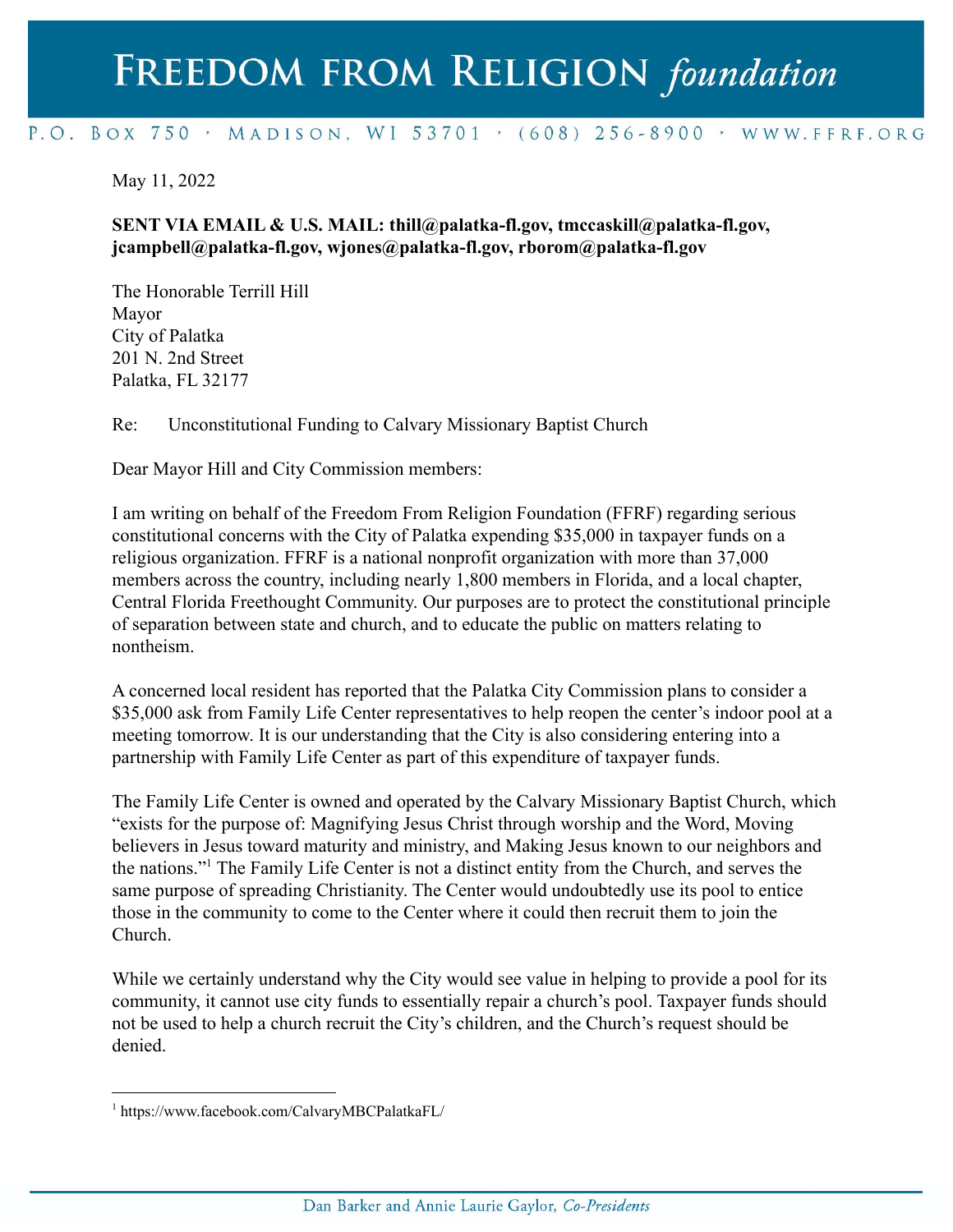Our Constitution's Establishment Clause—which protects Americans' religious freedom by ensuring the continued separation of religion and government—dictates that the government cannot in any way endorse religion. As the Supreme Court has put it, "the First Amendment mandates governmental neutrality between religion and religion, and between religion and nonreligion." *McCreary Cty. v. ACLU,* 545 U.S. 844, 860 (2005); *Wallace v. Jaffree,* 472 U.S. 38*,* 53 (1985); *Epperson v. Arkansas*, 393 U.S. 97, 104 (1968); *Everson v. Bd. of Educ. of Ewing,* 330 U.S. 1, 15-16 (1947).

The Constitution prohibits any "sponsorship, *financial support*, and active involvement of the sovereign in religious activity." *Walz v. NY Tax Comm'n*, 397 U.S. 664, 668 (1970) (emphasis added); *see also Mitchell v. Helms*, 530 U.S. 793, 819 (2000); *Bowen v. Kendrick*, 487 U.S. 589, 621 (1988); *Roemer v. Bd. of Pub. Works*, 426 U.S. 736, 754-55 (1976); *Hunt v. McNair*, 413 U.S. 734, 743 (1973).

The Establishment Clause of the First Amendment also prohibits the government from funding religious worship and proselytization, both of which regularly occur at the Family Life Center, and would no doubt be more effective if the City gives the Church \$35,000. *See, e.g., Comm. For Pub. Educ. & Religious Liberty v. Nyquist*, 413 U.S. 756, 778–79 (1973) (striking down government-subsidized maintenance and repair of nonpublic schools); *Tilton v. Richardson*, 403 U.S. 672, 689 (1971) (holding that a 20-year ban on religious use of a taxpayer-funded building did not go far enough to ensure the grant would not advance religion); *Wirtz v. City of S. Bend*, 813 F.Supp.2d 1051, 1068 (N.D. Ind., 2011) (holding that a grant to a private religious school was unconstitutional).

In *Wirtz*, a federal court struck down a city's donation of land to a religious school in exchange for public use of athletic facilities that the school planned on building on the land. The court explained that "Governmental programs or actions that provide special benefits to specific religious entities are impermissible… For governmental aid to religious institutions to be seen, for constitutional purposes, as not 'endorsing' religion, either the state's payments must reach religious institutions only indirectly through programs of purely private choice or religious institutions must be getting nothing more than […] secular governmental services or supplies on the same terms and conditions as anyone else as part of a neutral program." *Id.* at 1059 (internal citations omitted). It is important to note that the free exercise rights of the Church are not at issue in this situation because it is requesting that the City expend discretionary funds, and has not applied for a publicly available grant. *See Trinity Lutheran Church of Columbia v. Comer,* 137 S. Ct. 2012 (2017).

Non-religious Americans make up the fastest growing segment of the U.S. population by religious identification – Thirty-seven percent of Americans are non-Christians, and this includes the nearly one in three Americans who now identify as religiously unaffiliated.<sup>2</sup> Officially

<sup>&</sup>lt;sup>2</sup> Gregory A. Smith, About Three-in-Ten U.S. Adults Are Now Religiously Unaffiliated, Pew Research Center (Dec. 14, 2021), available at

www.pewforum.org/2021/12/14/about-three-in-ten-u-s-adults-are-now-religiously-unaffiliated/. In U.S., Decline of Christianity Continues at Rapid Pace, Pew Research Center (Oct. 17, 2019), available at https://www.pewforum.org/2019/10/17/in-u-s-decline-of-christianity-continues-at-rapid-pace/.